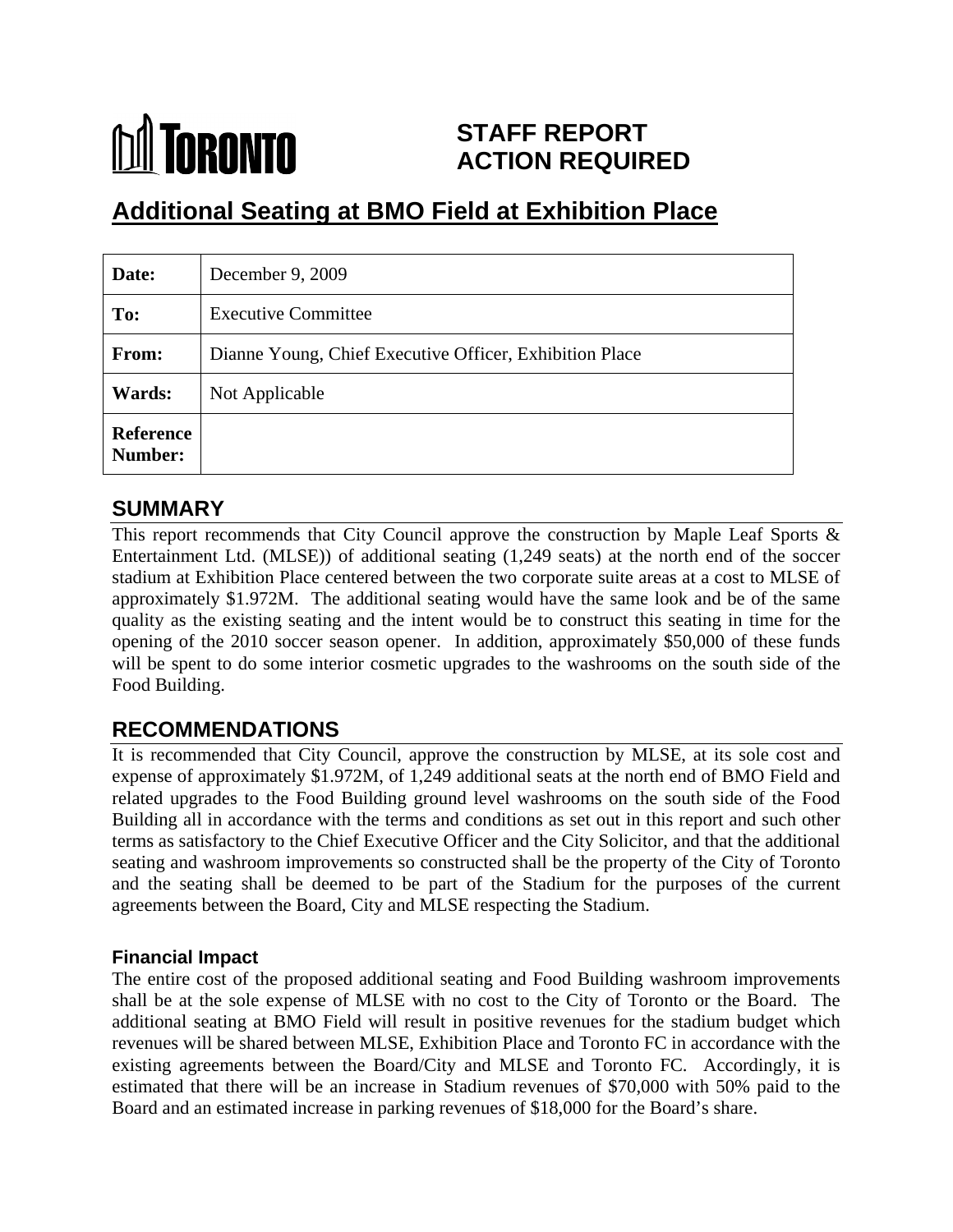#### **DECISION HISTORY**

At its meeting of December 4, 2009, The Board of Governors of Exhibition Place unanimously recommended approval of MLSE to construct additional seating at BMO Field.

At its meeting of October 2005, the Board approved of entering into a project (construction) agreement, a management agreement and facility usage agreements between the Board, the City and MLSE related to BMO Field.<br>At its meeting of October 26, 27, 28 and 31, 2005, City Council approved of Clause No. 36 of

Report No. 9 of the Policy  $\&$  Finance Committee which basically adopted the report and recommendations of the Board. In accordance with the Council authority, the Board, City, MLSE (as manager) and MLSE (as owner of Toronto FC) entered into a Management Agreement and Team Licence Agreement with respect to BMO Field.

#### **ISSUE BACKGROUND**

Since opening BMO Field in 2007, the stadium has been at capacity for all Toronto FC games and any international games played on the field (ie Men's Under 18 FIFA, Real Madrid game) with thousands of fans on the waiting list for both season and game day tickets. With the replacement of the Field Turf field with natural grass, it is estimated that the public interest in attending Toronto FC and international games will only increase. There will also be a renewed marketing plan to have more international events and with the reality of the Pan Am Games in Toronto, the additional seating will definitely be a benefit.

#### **COMMENTS**

The existing Management Agreement between the Board, City and MLSE provides for specific terms and conditions for MLSE to manage the design and construction of all capital projects within BMO Field subject to approvals of the Board. This proposal for the additional seating was not part of the State-of-Good Repair Capital Plan but is "growth related" with 100% of the cost of design and construction being paid by MLSE. Attached is a preliminary design for this seating and construction budget. As the proposal is for MLSE to construct the seating entirely at its own expense, it falls outside of the relationship and budget process as contemplated in the Management Agreement and it was determined that a separate Council approval was required to authorize the construction as proposed.

Another part of the MLSE proposal is to pay for the cost of some upgrades to the Food Building ground level washrooms on the south side. Since opening BMO Field, MLSE has used these washrooms for all their games and pays for all costs associated with this use. Because it is likely that use of the Food Building washrooms will increase with the additional seating on the north part of the stadium, MLSE is suggesting that it would, in consultation with Exhibition Place and CNE staff, pay for some upgrades to these facilities which will be interior upgrades only without any increase or change in the structure of the washrooms.

The MLSE performance of the work would be subject to the following terms:

- (a) the design, plans and specifications as approved by Board
- (b) a construction schedule to be approved by the Board; and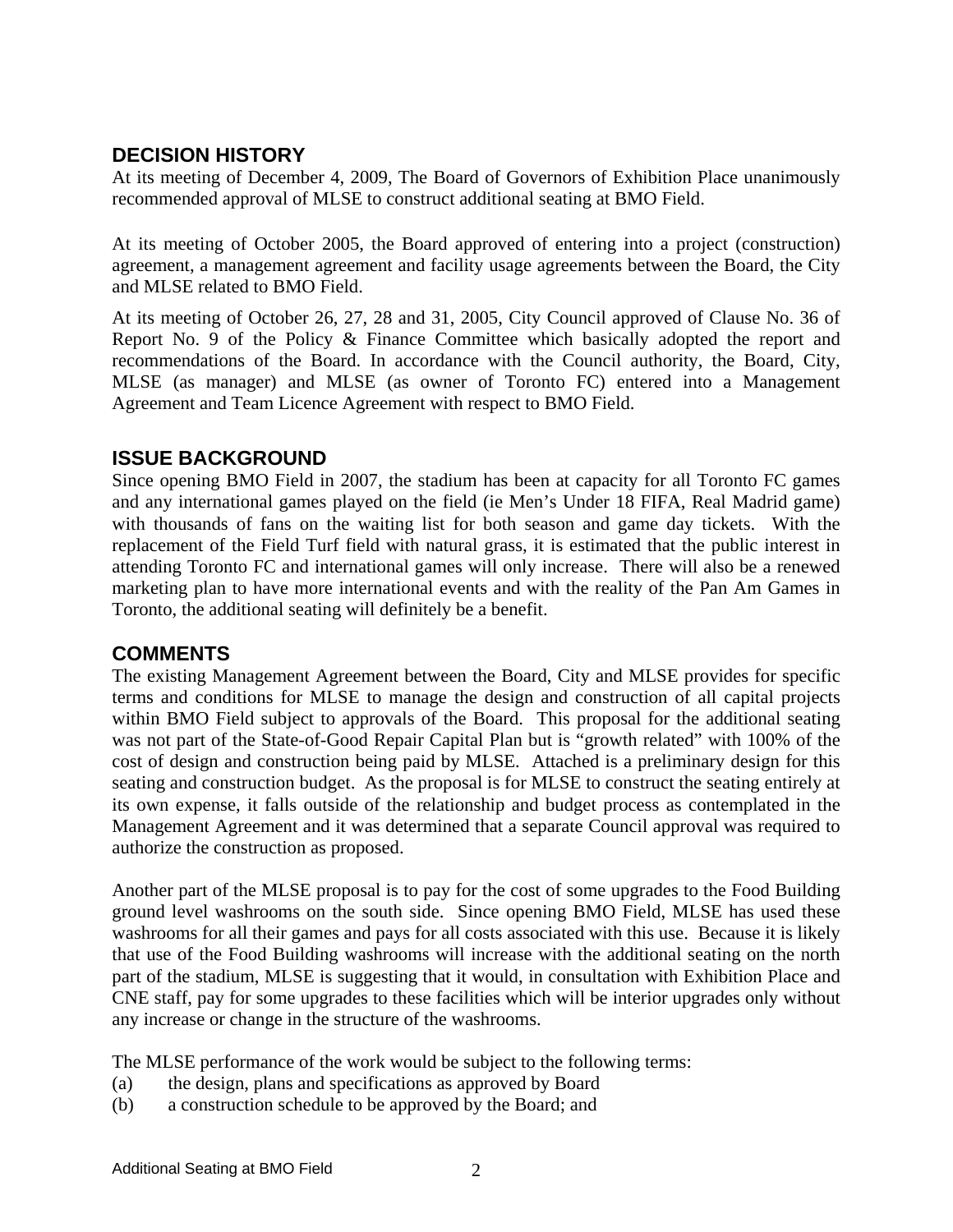- (c) the following general terms:
	- (i) MLSE shall, prior to commencing construction, obtain all necessary permits and approvals at its sole expense.
	- (ii) Union and trade association agreements for Exhibition Place shall apply to the construction work and MLSE shall ensure that all work is done in compliance with those agreements;
	- (iii) Representatives and consultants (if any) of the Board/City shall be entitled to regular periodic updates and reviews from MLSE as to material/significant matters during the pre-construction and construction process with reasonable access to the site and to all relevant plans, drawings, development documentation and other relevant materials. The Board/City shall promptly identify any concerns arising as a result of such updates and reviews.
	- (iv) MLSE shall comply with the holdback provisions of the *Construction Lien Act* and shall forthwith cause any such liens to be removed. MLSE shall indemnify the Board and the City of Toronto against any and all claims, loss, costs and expenses as a result of any lien or claims for lien.
	- (v) MLSE shall ensure that performance bonds, labour and materials bonds and construction period insurance have been provided or arranged to the satisfaction of the City's Manager of Insurance and Risk Management.
	- (vi) Substantial completion shall be in accordance with the substantial performance requirements of the *Construction Lien Act* in time to allow the use of the seating and washrooms for the 2010 soccer season (provided that MLSE shall have no liability to the Board/City for its failure to achieve substantial completion by the date stipulated herein, to the extent that such failure is directly attributable to the inability of MLSE to obtain all necessary permits and approvals solely as the result of unreasonable delays in the processing of such permits or approvals.).
	- (vii) MLSE shall ensure that all third party agreements for the construction and related services contain the usual events of defaults and remedies, including termination.
	- (viii) MLSE shall ensure that all principal construction and consulting agreements entered into by MLSE shall permit the Board/City to assume MLSE's position if the Management Agreement is terminated.
	- (ix) MLSE shall be responsible, at its expense, for the repair or restoration of any damage or other disturbance to the Soccer Stadium or Exhibition Place as a result of the construction work and MLSE shall indemnify and hold harmless the Board, the City of Toronto, and their respective elected officials, directors, officers, agents and employees from and against any and all losses, claims, liability, damage, action or expense (including without limitation, costs and legal fees) arising out of or relating in any way to the negligence or wilful misconduct of MLSE in the performance of the construction work.<br>
	(x) Such other terms as may be required by the Chief Executive Officer and the City
	- Solicitor.

The seating and the washroom improvements shall, upon completion, become the property of the City of Toronto and the seating shall be deemed to be part of the Stadium for the purposes of the current Management Agreement and Team Licence and User Agreement between the Board, the City and MLSE.